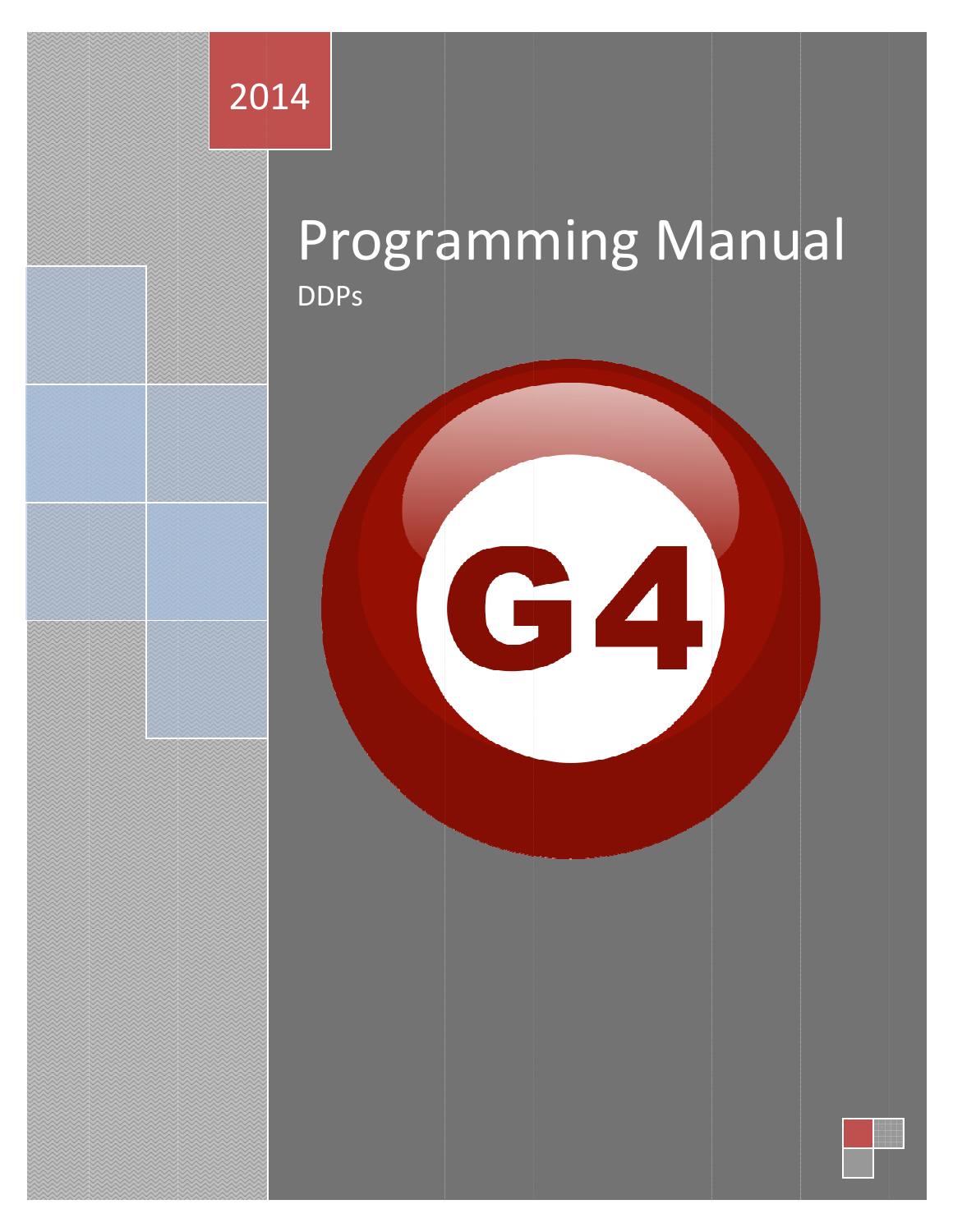#### **New function of DDPs**

#### 1.Firmware upgrade

9in1s MCU: MEGA64





#### 2.9in1s & DDPs connect and become DDPs

(1) DDPs connected via SBUS so as to make sure the line link can work, so firstly configured the DDP part, then press radio buttons about 6s at the backside of DDPs, till the radio indicator light blink according to 1S OFF/1S ON HZ, then it enter waiting-for binding state. And press any buttons of DDP, about 1s later, radio LED will blink according to 60ms OFF/40ms ON HZ, it means DDPs is binding with 9ins, till the radio LED self-closing, so that the binding is over.

(2) Radio stat: press radio button about 3s of DDPs backside, till the radio indicator light keep blinking.

(3) If wrong press radio button to its radio state or binding state, press again for about 3s, it will close. And if no more operate, 2 min later it will self-log out the current state.

(4) Binding details: DDP the  $1<sup>st</sup>$  page Lighting, DDP the  $3<sup>rd</sup>$  page Mood, ZAUDIO, air-condition, service, curtain and so on can all control.

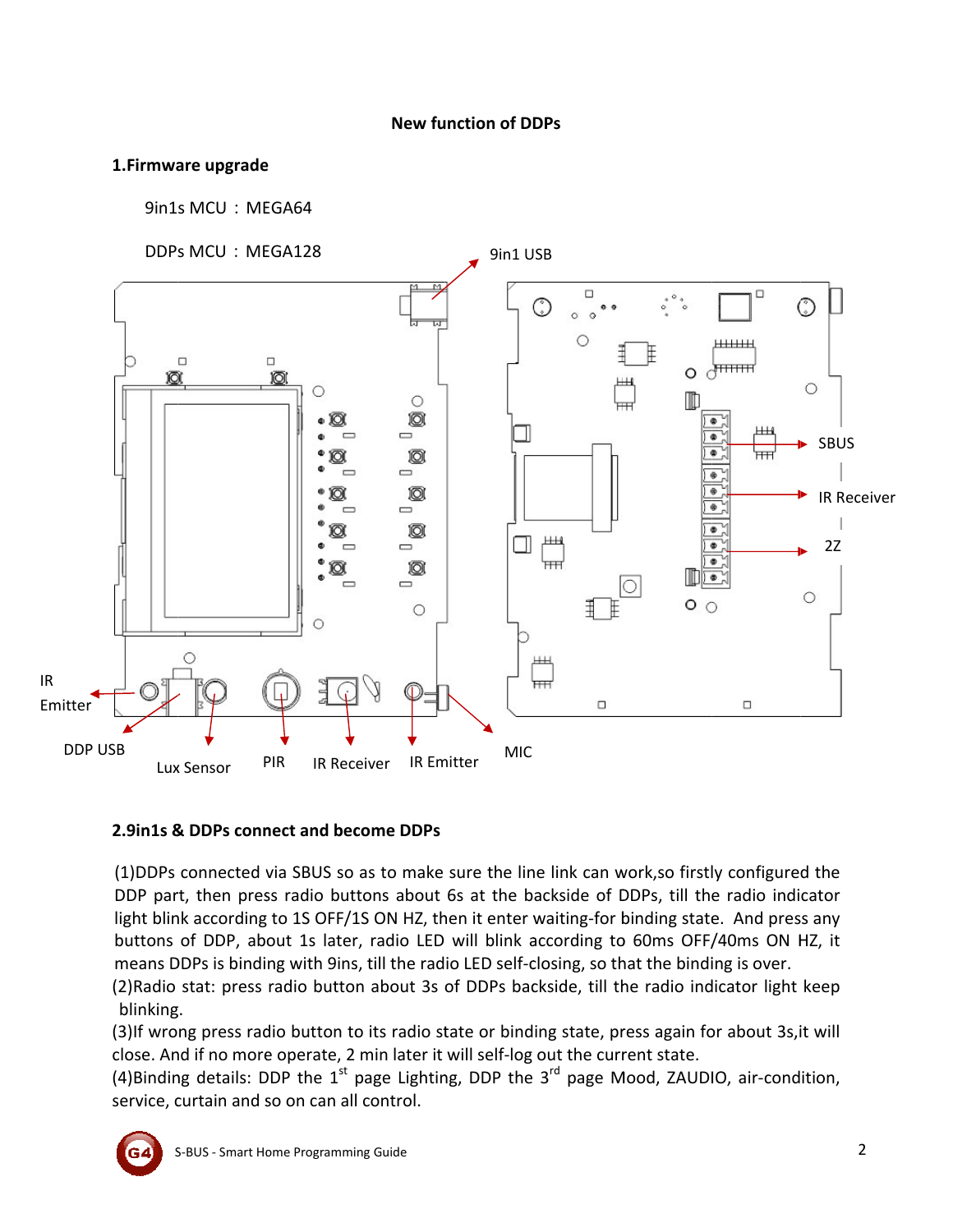(5) The 1<sup>st</sup> page can control maximum 20 devices, other page can control maximum 8 devices.

### **3.Smart Cloud interface**

|                         |                |                |                                                       |                      | Configure (C) Address (A) Fairing(F) Devices (D) Test(T) Language Backup(B) Developers(F9) Users(O) Other(D) H-Zone(E) Help (O) Trail Click DIT DIT FiFi Bulti-Flug |                   |
|-------------------------|----------------|----------------|-------------------------------------------------------|----------------------|---------------------------------------------------------------------------------------------------------------------------------------------------------------------|-------------------|
|                         |                |                | Q   X   D   9 B   2 @   4 @ Q   K #   9   J #   9   E | *18 18 3 3 4 6       |                                                                                                                                                                     |                   |
| ON-line devices         |                |                |                                                       |                      |                                                                                                                                                                     |                   |
| <b>Status</b>           | Subnet ID      | Device D       | Mode                                                  | Remark               | <b>Description</b>                                                                                                                                                  |                   |
| $\overline{\mathbf{v}}$ | ٠              | $\overline{2}$ | SB-082c64-0N                                          | Dimming Pack 1       | Dimmer 201 64/0H.DN-Rail Mount                                                                                                                                      |                   |
| v                       | ٠              |                | <b>SB-DR4c3A-DN</b>                                   | Dimming Pack 2       | Dimmer 4Cl 3A/CH.DIN-Rail Mount                                                                                                                                     |                   |
| v                       | ٠              | ×              | SB-DR6c2A-DN                                          | Dimming Pack 3       | Dimmer 6Cl 2A/CH.DIN-Rail Mount                                                                                                                                     |                   |
| ×                       | ٠              |                | SB-Loric2-DN                                          |                      | AotomationLogic Module 2                                                                                                                                            |                   |
|                         | ٠              | ×              | SB-RIY6c16A-DN                                        | Relay Module 1       | Relay 6ch 6A/CH, DN-Rail Mount                                                                                                                                      |                   |
|                         | ٠              | 8              | SB-RLY4c20A-DN                                        | Motor                | Relay 4CH (GA/CH,DRI-Rail Mount)                                                                                                                                    |                   |
| v                       | ٠              | 11             | \$8,403                                               |                      | 4.0                                                                                                                                                                 |                   |
| ×                       | ٠              | 12             | SB-RLY8e16A-DN                                        | test relay FM        | Relay SCH (6A/CH,DN-Rail Mount)                                                                                                                                     |                   |
| v                       | ٠              | 16             | \$8,389                                               |                      | 38                                                                                                                                                                  |                   |
|                         | ٠              | 21             | SB-DDP                                                | Smart Glen DDP       | DDP                                                                                                                                                                 |                   |
|                         | ٠              | 28             | \$8-2MX23-DN                                          | Dimming Pack 4       | Zone-Beast 23 port Mix Control Module (Q4)                                                                                                                          |                   |
|                         | ٠              | 39             | <b>SB-HVAC2-DN</b>                                    | <b>HVAC SLAVE 4</b>  | <b>HVAC2 AirCondition Control Module</b>                                                                                                                            |                   |
| v                       | ٠              | 42             | SB-HVAC2-DN                                           | <b>HVAC MASTER</b>   | HVAC2 AirCondition Control Module                                                                                                                                   |                   |
|                         | ٠              | 47             | SB-HVAC2-DN                                           | SBUS-HVAC            | HVAC2 AirConstion Control Module                                                                                                                                    |                   |
|                         | ٠              | 60             | SB-RLY12c10A-DN                                       |                      | Relay 12Cl 10A/CH.DN-Rail Mount                                                                                                                                     |                   |
|                         |                | 90             | 58-389                                                |                      | 38                                                                                                                                                                  |                   |
|                         | $\overline{1}$ | 100            | SB-RSP-DN                                             | Daniel               | Hybird Interation Link with P                                                                                                                                       |                   |
|                         |                | 120            | 58-HVAC2-DN                                           | HVAC SLAVE 2         | HVAC2.AirCondition Control Module                                                                                                                                   |                   |
|                         |                | 123            | \$8-Riacro-UN                                         |                      | <b>R</b> Macro                                                                                                                                                      |                   |
|                         |                | 170            | 58-21023-0N                                           | SI/T-HOTEL-MIX-MODEL | Zone-Beast 23 port Mix Control Module (O4)                                                                                                                          |                   |
| س                       |                | 201            | SB-24xtic2-DN                                         | Zeft.                | Zone-Audi 2                                                                                                                                                         |                   |
| v                       |                | 228            | 58-850-DN                                             | Sig Test Board       | Hybird Interation Link with P                                                                                                                                       |                   |
| ر                       | ٠              | 227            | SB-RSP-DN                                             | Glan Desidop         | Hybird Weinstich Link with P                                                                                                                                        |                   |
|                         |                | 555            | <b>68 Leyed DIA</b>                                   | <b>Abrigan</b>       | Aslamatic Logic Module 3                                                                                                                                            | 1.1-56.57.SB-DDPS |
| v                       | 113            | 44.57          | 180-009                                               |                      | 450                                                                                                                                                                 |                   |
|                         |                |                |                                                       |                      |                                                                                                                                                                     | Remark:           |
|                         |                |                |                                                       |                      |                                                                                                                                                                     |                   |
|                         |                |                |                                                       |                      |                                                                                                                                                                     |                   |
|                         |                |                |                                                       |                      |                                                                                                                                                                     |                   |
|                         |                |                |                                                       |                      |                                                                                                                                                                     |                   |
|                         |                |                |                                                       |                      |                                                                                                                                                                     | DESC:             |
|                         |                |                |                                                       |                      |                                                                                                                                                                     |                   |
|                         |                |                |                                                       |                      |                                                                                                                                                                     |                   |
|                         |                |                |                                                       |                      |                                                                                                                                                                     | 450               |
|                         |                |                |                                                       |                      |                                                                                                                                                                     |                   |
|                         |                |                |                                                       |                      |                                                                                                                                                                     |                   |
|                         |                |                |                                                       |                      |                                                                                                                                                                     |                   |

| -Select device-              |                 | General R Emiter IR Receiver Logic   Security   Temperature Sensor Back LLD |                   | <b>DDPS</b>                                    |                                                                                                                                       |              | -Delete All-         |
|------------------------------|-----------------|-----------------------------------------------------------------------------|-------------------|------------------------------------------------|---------------------------------------------------------------------------------------------------------------------------------------|--------------|----------------------|
|                              |                 |                                                                             |                   | Whis:<br>×                                     | Total GTV for enabled PL                                                                                                              | х.           |                      |
| Device                       | 186-58-0095     | $\check{\phantom{a}}$                                                       | 9 <sub>in1s</sub> | Total QTV for disabled PL                      | $\epsilon$                                                                                                                            |              | Defete At III        |
| Passe rout R No. from (1-24) |                 | $\frac{1}{2}$<br>T <sub>B</sub>                                             | $\sqrt{R}$        | not be used in two furctions at the same time. | There are total 243 unversal swith No, each universal switch C idan to used in both R Emitter and Logic But a universal switch No dan |              |                      |
| - It information-            |                 |                                                                             |                   | Denvisad code to current R No-                 |                                                                                                                                       |              | Renan-               |
| Riviter                      | Remark          |                                                                             | Status            |                                                |                                                                                                                                       |              |                      |
|                              | AUX AC_cool 28c |                                                                             | Enabled           | Select device:                                 |                                                                                                                                       | $\downarrow$ | <b>Hoofy Renark.</b> |
|                              |                 |                                                                             | Deabled           |                                                |                                                                                                                                       |              |                      |
|                              |                 |                                                                             | Classies          | Select coor.                                   |                                                                                                                                       | ×            |                      |
|                              |                 |                                                                             | Disabled          |                                                |                                                                                                                                       |              | Current IR-          |
|                              |                 |                                                                             | <b>Cisaties</b>   |                                                | Learn R.<br>Download New                                                                                                              |              |                      |
|                              |                 |                                                                             |                   |                                                |                                                                                                                                       |              | Delete current R     |
|                              |                 |                                                                             |                   |                                                |                                                                                                                                       |              |                      |
|                              |                 |                                                                             |                   | Test R Code you have downloaded                |                                                                                                                                       |              |                      |
|                              |                 |                                                                             |                   | <b>Way of Pressing</b>                         |                                                                                                                                       |              |                      |
|                              |                 |                                                                             |                   |                                                | @ Once                                                                                                                                |              |                      |
|                              |                 |                                                                             |                   |                                                |                                                                                                                                       |              |                      |
|                              |                 |                                                                             |                   |                                                | O Hold on button                                                                                                                      |              |                      |
|                              |                 |                                                                             |                   |                                                |                                                                                                                                       |              |                      |
|                              |                 |                                                                             |                   |                                                | C Continuously hold on button                                                                                                         |              |                      |
|                              |                 |                                                                             |                   |                                                |                                                                                                                                       |              |                      |
|                              |                 |                                                                             |                   |                                                | Send R Now<br>Stop                                                                                                                    |              |                      |
|                              |                 |                                                                             |                   |                                                |                                                                                                                                       |              |                      |
|                              |                 |                                                                             |                   | <b>Current status</b>                          | Standby                                                                                                                               |              |                      |
|                              |                 |                                                                             |                   |                                                |                                                                                                                                       |              |                      |

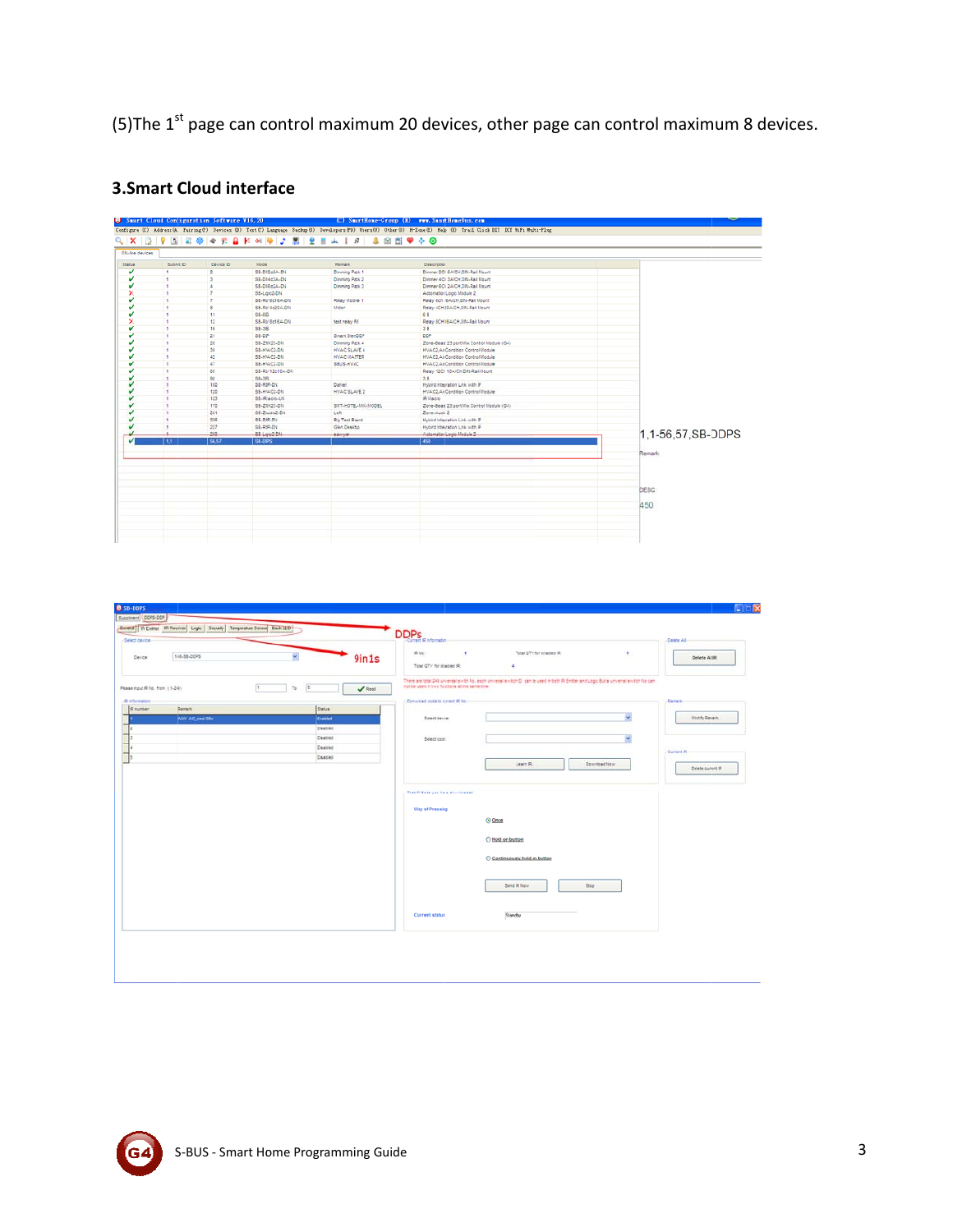#### 4.Add Voice control logic conditions in the logical, the main parameter as follow:

| Intensity Compensation: | 24<br>$\mathbf{I}$<br>п.                                                                                              |
|-------------------------|-----------------------------------------------------------------------------------------------------------------------|
| Distance Compensation:  | 71<br><b>Contract Contract Contract</b><br>.<br>$\sim$<br><b>College</b><br>$\sim$<br><b>Contract</b><br>$\mathbf{r}$ |

A. Sensitivity of voice control in Smart cloud has 2 parameters of the compensation

Intensity: the parameters sets low and sensitivity is higher, sets high and the sensitivity is lower, we need to set the voice of applaud.

B.distance: this parameters is a compensation of distance, room size and echo, when set value high so the distance can be far, sensitivity can be higher. When set value is low that its control distance is closer and the sensitivity is lower.

| Voice         | Count: | $(0-10)$ | $+$           |  | Delay time |   |   |
|---------------|--------|----------|---------------|--|------------|---|---|
| Motion sensor |        |          | $\rightarrow$ |  | HH:MM:SS   |   |   |
|               |        |          |               |  | Н          | Н | Ь |

In logic 1-32 pages, can set the claps times is: 0-10 times

Notice: in ordinary condition, clap your hands twice effective interval is 110ms-300ms, program set its 80ms-600ms, if the second time hand-clap is over 600ms than the first time clap, it will end. That is must be a interval between twice hand-clap but cannot over 600ms, besides, environment cannot be too noisy.